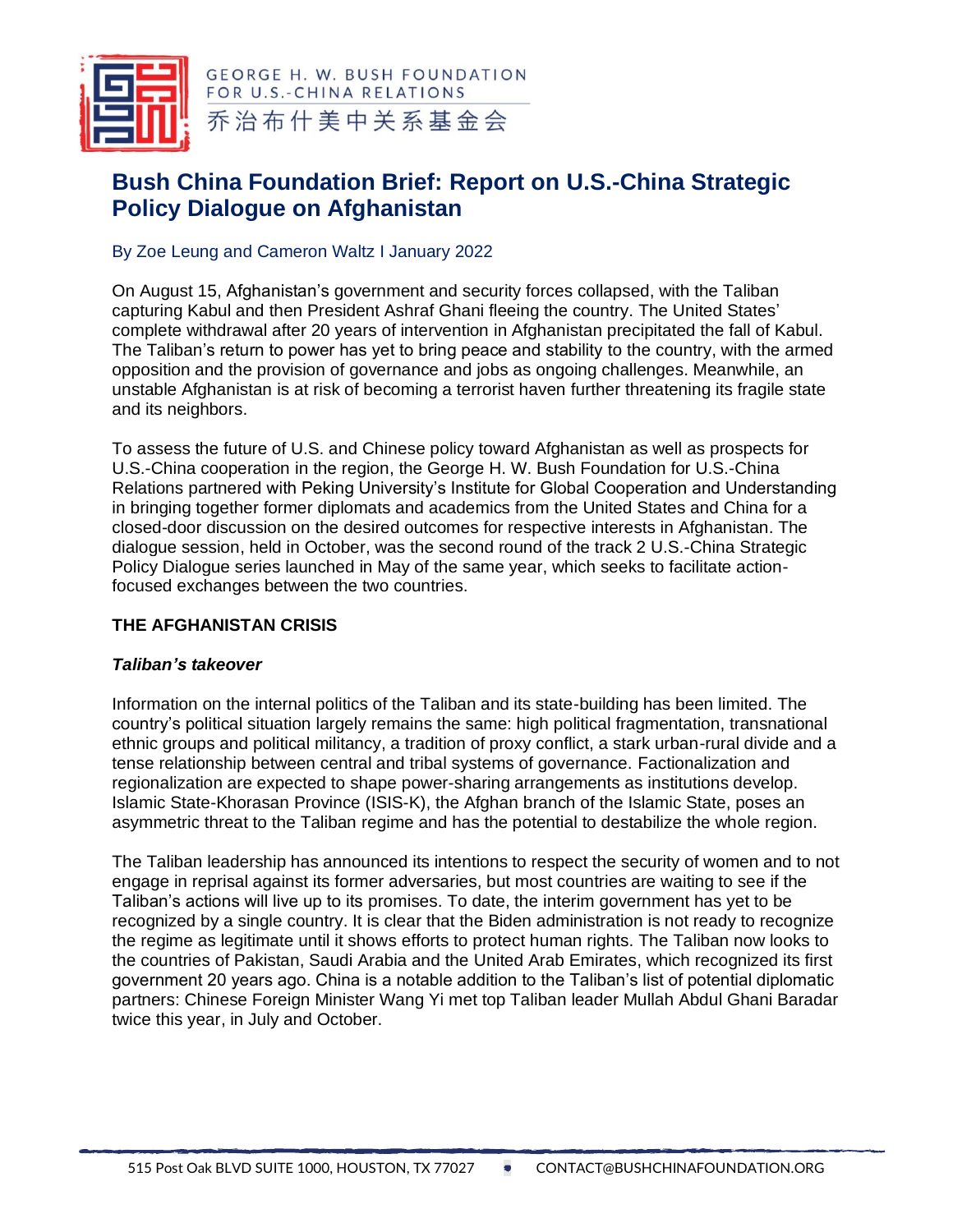**Bush China Foundation Brief: Report on U.S.-China Strategic Policy Dialogue on Afghanistan** January 2022

#### *A less ideological and politically coherent Taliban*

Domestically, the Taliban faces the same challenges it struggled with two decades ago, but this time as a much different organization. Afghanistan is ethnically and linguistically diverse; there are 14 recognized ethnic groups and over 40 languages spoken in the country, and the diversity has given rise to nationalist and militant groups built along identitarian lines. Historically, the Taliban is predominantly Pashtun and has previously clashed with ethnic Uzbeks, Hazaras and Tajiks. As part of its strategy to take over Afghanistan, the Taliban broadened its membership composition to include ethnic minorities and groups with varying degrees of adherence to the Taliban's religious dogma. This strategy proved militarily successful, but now the Taliban must manage a less ideologically coherent organization composed of far more interests than ever before.

#### *Threats*

**Non-state violence** presents a serious security threat to Afghanistan and its neighbors. It exacerbates instability and should it continue, terrorism, drug trafficking and refugee migration have a high risk of spillover into neighboring countries. Additionally, intensifying regional great power rivalries between India and Pakistan or China and the United States may embolden nonstate actors to take advantage of regional divisions to advance their political agendas.

**Terrorism** remains the most significant threat in Afghanistan. Without an occupying foreign power to center their interests, there is a risk that the Taliban's constituent factions may return to their core interests and pivot their force capabilities toward other countries such as Pakistan, India, Tajikistan or even the United States. Although the Taliban has promised to quell terrorism, many doubt whether the regime is even capable of containing groups like ISIS-K. The real test in the near term is how capable the Central Asian regimes are in countering attacks from these groups when they move back in and target the economic backbones of their governments. An example is Pakistan's ability to protect the strategic economic project, China-Pakistan Economic Corridor (CPEC). The Chinese side was particularly wary of the East Turkestan Islamic Movement (ETIM), a Uyghur outfit active in China's Xinjiang province that took root in Afghanistan under the Taliban's auspices.

**Security-culture nexus**: Though often neglected by strategists, cultural heritage sites are of particular importance to the Taliban, its opponents and humanity writ large. Despite its legacy of destroying important historic sites on ideological grounds, the Taliban has promised to protect those that remain. However, there is a vicious set of incentives that may place these sites in further jeopardy. Groups like ISIS-K may engage in looting and destruction of Afghanistan's heritage sites to delegitimize the Taliban's adherence to fundamentalist Islam. Should the Taliban feel ideologically threatened, it may renege on its promises and resume destruction of these sites to shore up its base. Otherwise, the looting of these sites is an important funding mechanism for terror groups in the country. To protect these heritage sites, a collective effort within the international community, including the United States and China, is required to mitigate these incentives and hold the Taliban to its promises.

**Unconventional security threats** stemming from Afghanistan's instability could lead the country to spiral into further chaos. Narcotics trafficking has been the backbone of the Taliban's revenue stream, and there is currently no indication that opium farming will slow in the near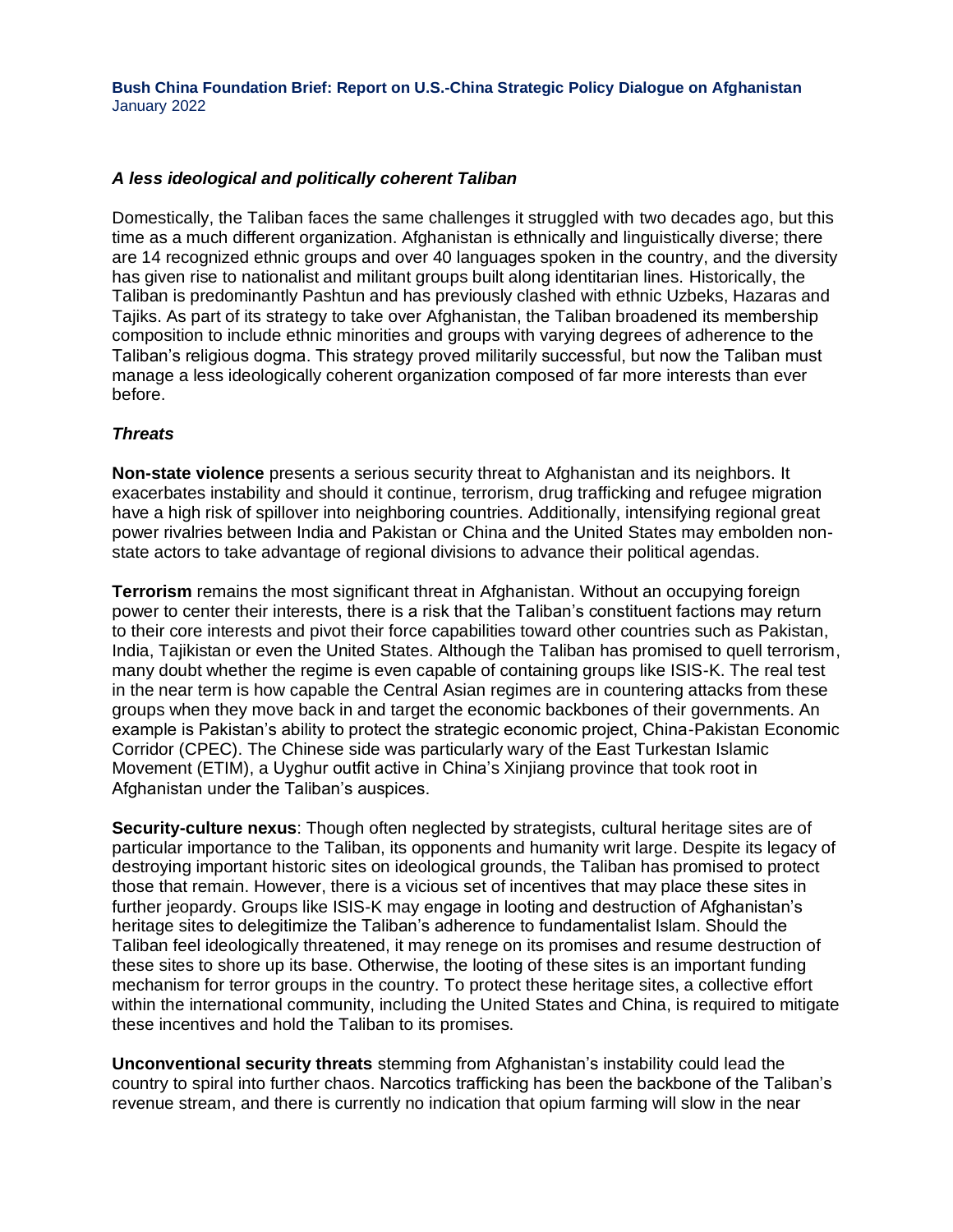**Bush China Foundation Brief: Report on U.S.-China Strategic Policy Dialogue on Afghanistan** January 2022

future. Moreover, despite the already large outflow of refugees during the Afghan government's collapse, refugee migration could sharply increase should non-state violence intensify. Lastly, the COVID-19 pandemic is a serious threat to Afghanistan, given its low vaccination rate and underinvestment in medical infrastructure, exacerbated by the withdrawal of foreign aid. All of these unconventional threats remain issues of significant international interest and will require serious international coordination to resolve.

## **HISTORIC PERSPECTIVES AND LESSONS LEARNED**

Parallels can be drawn between China's approach to Afghanistan today and the United States' approach to Afghanistan when the Soviets withdrew their military in the 1980s. An American expert at this dialogue argued that China is using Afghanistan as a proxy against the United States as the U.S. once did to the USSR. Just as the United States provided economic blueprints for a recovering post-Soviet Afghanistan, China now has a significant interest in setting the Afghan economy on a stable development path and capturing its extractive industrial potential. China sees economic development as the key to Afghanistan's domestic security and itself as capable of delivering the means to Afghanistan. Economic development and security go hand in hand, but the absence of war after the Taliban takeover does not automatically result in security, which is inextricably tied to regional dynamics that may or may not help China suppress Uyghur militants.

With the benefit of hindsight, the U.S. and Chinese sides at this dialogue agreed that China heed the lessons from the United States' mistakes, but each side had its own perspective on which lessons should be learned. Some U.S. participants argued that the Afghan government's collapse stemmed from hubris or a lack of American strategic patience. As Beijing tries its hand at economic reconstruction, one U.S. expert specifically warned China against succumbing to the same sense of national exceptionalism and overestimation of its sway that led the United States to bog itself down in the protracted and fruitless process of state-building after the Soviet withdrawal. The Chinese side, in contrast, posited that the U.S. project of democratic transformation was a strategic miscalculation and doomed at its outset given Afghanistan's political landscape.

## *The significance of Afghanistan*

U.S. and Chinese understandings of Afghanistan's significance have shifted greatly over the past half-century. Whereas great powers have historically viewed Afghanistan as a keystone in great power competition, Afghanistan's particular position in the fabric of Asian security has radically changed since the era of "The Great Game" of the 19<sup>th</sup> century between the British and Russian empires. The Chinese side offered two interpretations of Afghanistan's significance: 1) the prologue and epilogue of an era of militarily imposed democratization by the United States, with the fall of the Afghan government as a harbinger for a new era of Middle Eastern politics; and 2) a challenge and priority issue for the Shanghai Cooperation Organization (SCO), given that Afghanistan's instability makes it a sort of "heart disease" in the center of the SCO. The American side's interpretations of Afghanistan's significance conversely focused on great power competition. One U.S. participant argued that the U.S. public sees China's openness to working with the new Taliban government as an opportunistic move to add a new puzzle piece to a fledgling anti-American bloc. The same participant then posited that China sees U.S. policy